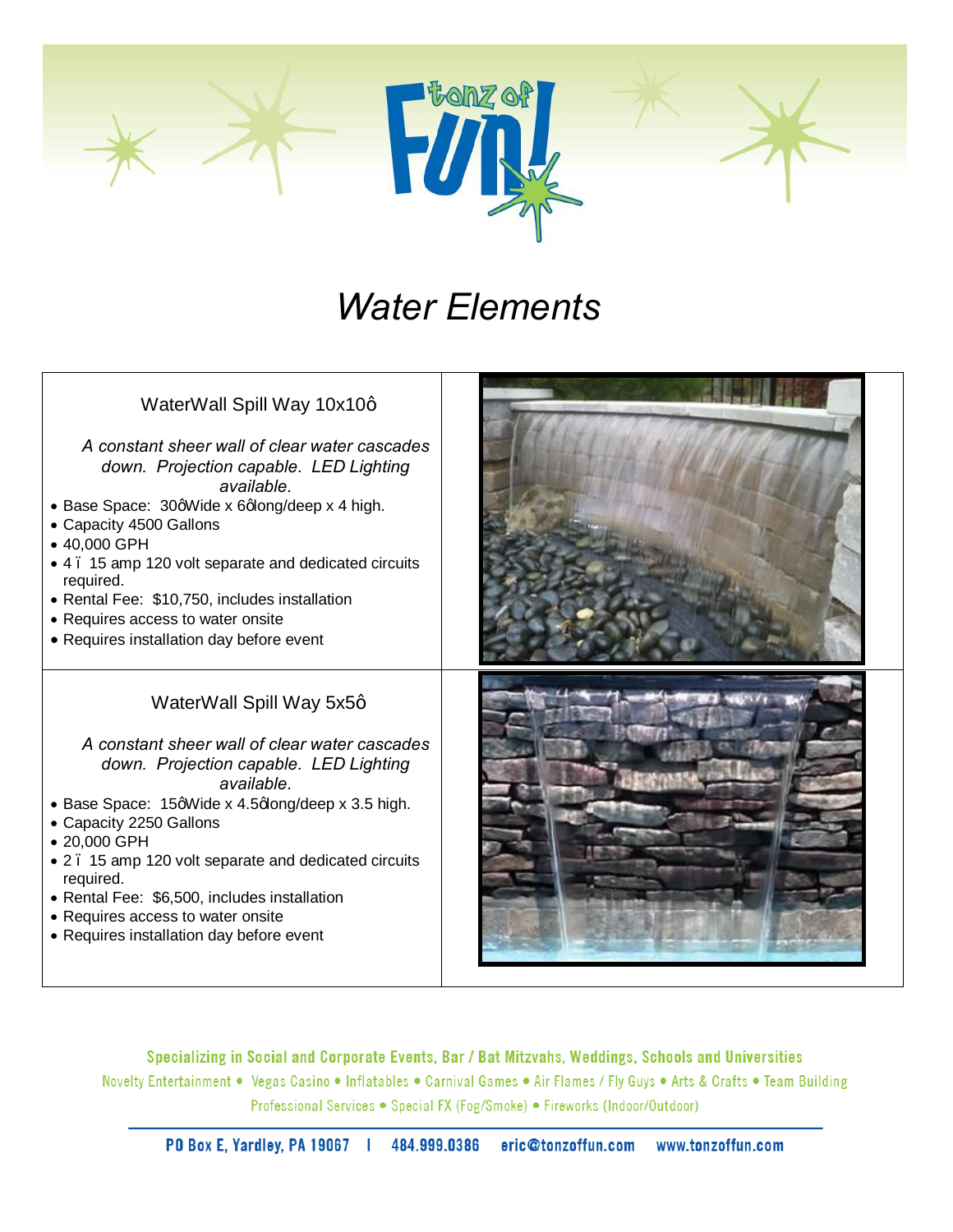

# Rain Wall

| A 4x8 Clear Framed Acrylic Water Wall. Clear<br>Water rains down the surface into a basin<br>creating a soothing waterfall sound. Ambient<br>Lighting shoots up from the basin.<br>Base Space: 2x2x6q<br>4+Aluminum Head Cover with LED Strip<br>Lighting<br>Customized Base using Corporate Logo option<br>Variable Water Flow<br>1. 15 amp, 120 volt circuit<br>Rental Fee: \$1,750, includes installation<br>Water access on site required<br>Installation/Delivery day of           |  |
|-----------------------------------------------------------------------------------------------------------------------------------------------------------------------------------------------------------------------------------------------------------------------------------------------------------------------------------------------------------------------------------------------------------------------------------------------------------------------------------------|--|
| Reflecting Pool with Multiple Water Bell<br><b>Fountains</b><br>A 4x4' reflecting Pool Basin with multiple<br>tiered Waterbell Fountains and submerged<br>Uplighting.<br>Base Space: 4x4x6+high frame with 8oz.<br>Geotextile liner.<br>Multiple and tiered Waterbell effect<br>fountain heads.<br>Customized Base using Corporate Logo<br>option<br>1 - 15 amp, 120 volt circuit<br>Rental Fee: \$1,750, includes installation<br>Water access on site required<br>Installation Day of |  |

Specializing in Social and Corporate Events, Bar / Bat Mitzvahs, Weddings, Schools and Universities Novelty Entertainment . Vegas Casino . Inflatables . Carnival Games . Air Flames / Fly Guys . Arts & Crafts . Team Building Professional Services • Special FX (Fog/Smoke) • Fireworks (Indoor/Outdoor)